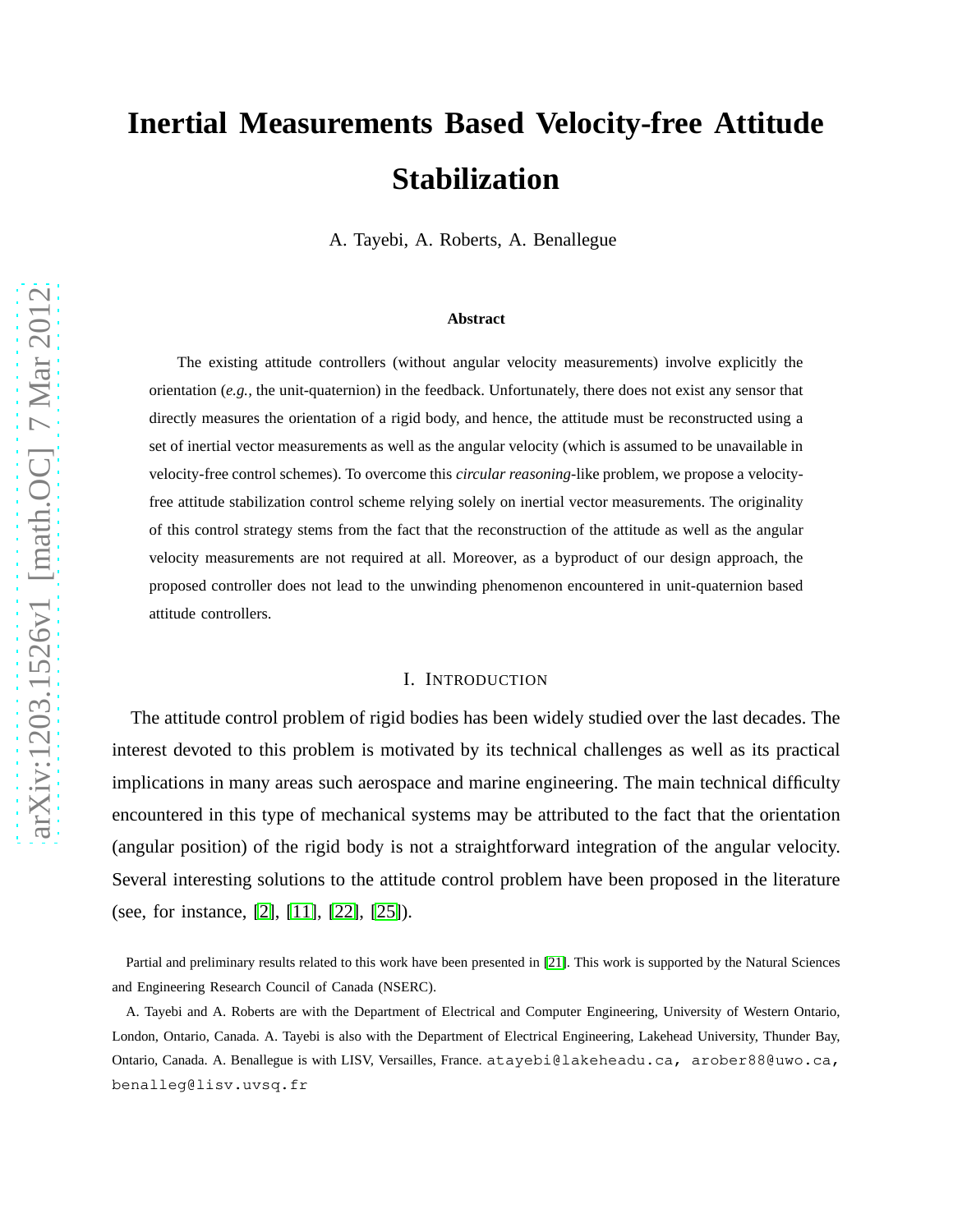As it is customary in the position control of mechanical systems, the majority of the control schemes developed for rigid bodies are (roughly speaking) of Proportional-Derivative (PD) type, where the proportional action is in terms of the orientation and the derivative action (generating the necessary damping) is in terms of the angular velocity. The requirement of the angular velocity can be removed through an appropriate design, usually based on the passivity properties of the system, as done in  $[4]$ ,  $[6]$ ,  $[11]$ ,  $[17]$ ,  $[22]$  and  $[24]$ , for instance. Since there is no sensor that directly measures the orientation, the explicit use of the attitude (*e.g.,* the unitquaternion) in the control law calls for the development of suitable attitude estimation algorithms that reconstruct the attitude from the measurements provided by some appropriate sensors (such as inertial measurements units (IMUs)). Therefore, the integration of the attitude estimation algorithm with the attitude controller has to be taken with extra care as the separation principle does not generally hold for non-linear systems.

Initially, the attitude determination from vector observations, has been tackled as a static optimization problem for which several solutions, based on Wahba's problem, have been proposed [\[19\]](#page-15-5). These algorithms have been refined, later on, incorporating filtering techniques of Kalmantype to handle the measurement noise (see, for instance, [\[3\]](#page-14-4), [\[20\]](#page-15-6) and the survey paper [\[5\]](#page-14-5)). On the other hand, probably the most simple and yet practical dynamic attitude estimation approach is the linear complementary filtering (see, for instance, [\[23\]](#page-15-7)), where the angular velocity and the inertial vector measurements are fused (via some appropriate linear filters) to recover the orientation of the rigid body for small angular movements. This approach has been extended to nonlinear complementary filtering for the attitude estimation from vector measurements in [\[7\]](#page-14-6), [\[12\]](#page-15-8), [\[13\]](#page-15-9), [\[14\]](#page-15-10), [\[16\]](#page-15-11).

In fact, the existing dynamic estimation algorithms (involving signals filtering) make use of the angular velocity information to reconstruct the orientation of the rigid body. Therefore, a natural question that may arise is whether it makes sense to use velocity-free attitude controllers such as those proposed, for instance, in [\[11\]](#page-14-1), [\[22\]](#page-15-0) and [\[24\]](#page-15-4), since the angular velocity will be used (anyways) to recover the attitude via dynamic estimation algorithms. In this context, the main contribution of the present paper, is the development of a new attitude stabilization control scheme that uses explicitly inertial vector measurements without requiring (either directly or indirectly) the velocity measurement. This controller is a *true velocity-free* scheme since neither the angular velocity nor the orientation are used in the control law. Moreover, as it will be shown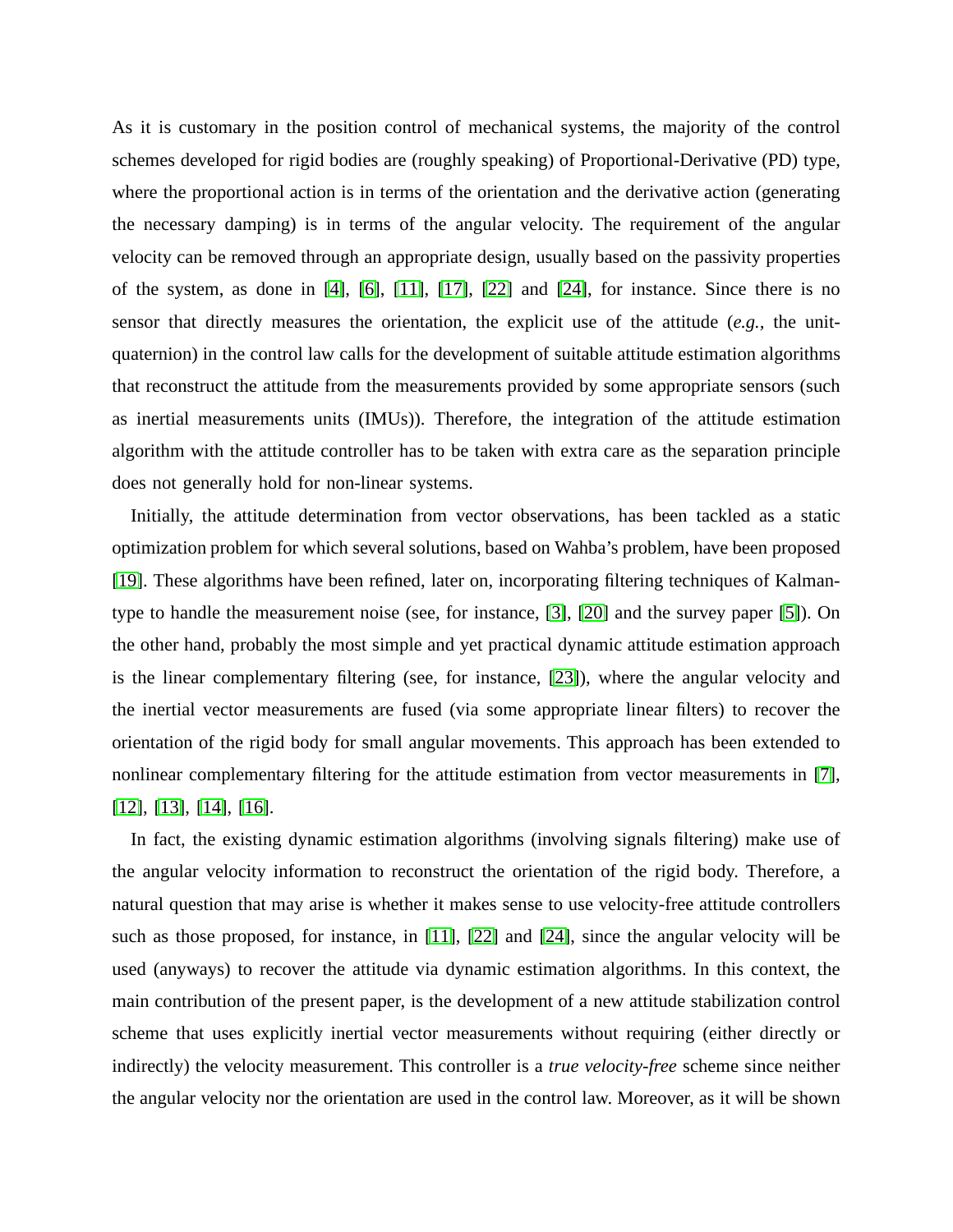later, the unwinding phenomenon<sup>[1](#page-2-0)</sup> (inherent to the quaternion representation) is avoided in our approach.

## II. RIGID-BODY ATTITUDE REPRESENTATION AND EQUATIONS OF MOTION

The attitude (orientation) of a rigid body can be represented in several ways, among which, one can recall the rotation matrix  $R$  evolving in the special orthogonal group of degree three,

$$
SO(3) = \{ R \in \mathbb{R}^{3 \times 3} \mid R^T R = R R^T = I_3, \det(R) = 1 \},\
$$

where  $I_3$  is a 3-by-3 identity matrix. Another globally non-singular representation of the attitude consists of using four-dimensional vectors Q, called unit-quaternion, evolving in the three-sphere  $\mathbb{S}^3$ , embedded in  $\mathbb{R}^4$ ,  $\mathbb{S}^3 = \{Q \in \mathbb{R}^4 \mid Q^T Q = 1\}.$ 

A unit-quaternion  $Q = (q_0, q^T)^T$  is composed of a scalar component  $q_0 \in \mathbb{R}$  and a vector component  $q \in \mathbb{R}^3$ , such that  $q_0^2 + q^T q = 1$ . A rotation matrix R describing a rotation by an angle  $\theta$  about the unit-vector  $\hat{k} \in \mathbb{R}^3$ , can be represented by the unit-quaternion  $Q$  or  $-Q$  such that  $q_0 = \cos(\theta/2)$  and  $q = \sin(\theta/2)\hat{k}$ . Note that the mapping from  $SO(3)$  to  $\mathbb{S}^3$  is not a one-toone mapping as there are two unit quaternion that represent the rotation matrix  $R$ . The rotation matrix  $R$  (that describes the orientation of the body-attached frame with respect to the inertial frame) is related to the unit-quaternion  $Q = (q_0, q^T)^T$  through the Rodriguez formula  $R = \mathcal{R}(Q)$ (see, for instance, [\[8\]](#page-14-7), [\[18\]](#page-15-12)). The mapping  $\mathcal{R} : \mathbb{S}^3 \to SO(3)$  is given by

<span id="page-2-1"></span>
$$
\mathcal{R}(Q) = I_3 + 2q_0S(q) + 2S(q)^2 = (q_0^2 - q^Tq)I_3 + 2qq^T + 2q_0S(q),
$$
\n(1)

where  $S : \mathbb{R}^3 \to \mathfrak{so}(3)$ , such that

$$
S(x) = \begin{bmatrix} 0 & -x_3 & x_2 \\ x_3 & 0 & -x_1 \\ -x_2 & x_1 & 0 \end{bmatrix}.
$$

with  $x = [x_1, x_2, x_3]^T \in \mathbb{R}^3$ , and  $\mathfrak{so}(3) = \{S \in \mathbb{R}^{3 \times 3} \mid S^T = -S\}$  is the set of 3-by-3 skew symmetric matrices. Given a rotation matrix R and two vectors  $x, y \in \mathbb{R}^3$ , we have the following useful properties:  $S(x)y = -S(y)x = x \times y$ ,  $S(x)x = 0$ ,  $S(x)S(y) = yx^{T} - (x^{T}y)I_{3}$ 

<span id="page-2-0"></span><sup>&</sup>lt;sup>1</sup>Using the unit-quaternion representation, the same attitude can be represented by two different unit-quaternion, namely  $Q$ and −Q. This fact, often leads to the so-called unwinding phenomenon, which is undesirable since some closed-loop trajectories, for some initial conditions close to the desired attitude equilibrium, can undergo an unnecessary homoclinic-like orbit [\[1\]](#page-14-8), [\[2\]](#page-14-0).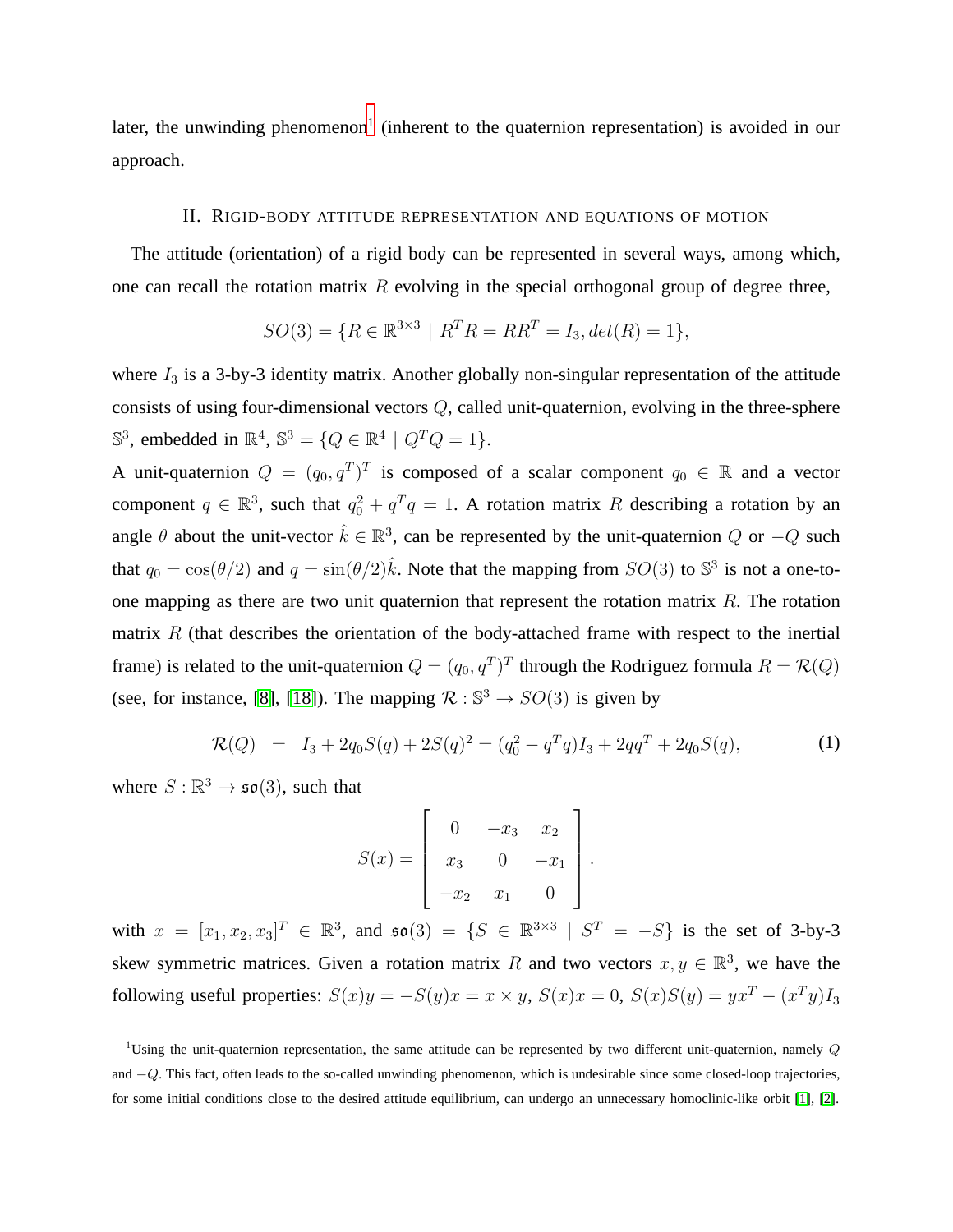and  $S(Rx) = RS(x)R^T$ , where  $\times$  denotes the vector cross product.

The three-sphere (where the unit-quaternion evolve) has a natural Lie group structure given by the quaternion multiplication (which is distributive and associative but not commutative) denoted by " $\odot$ ". The multiplication of two quaternion  $P = (p_0, p^T)^T$  and  $Q = (q_0, q^T)^T$  is defined as

$$
P \odot Q = \left[ \begin{array}{c} p_0 q_0 - p^T q \\ p_0 q + q_0 p + p \times q \end{array} \right] \tag{2}
$$

and has the quaternion  $(1, 0<sub>3</sub><sup>T</sup>)<sup>T</sup>$  as the identity element. Given a unit-quaternion  $Q = (q<sub>0</sub>, q<sup>T</sup>)<sup>T</sup>$ , we have  $Q \odot Q^{-1} = Q^{-1} \odot Q = (1, 0^T_3)^T$ , where  $Q^{-1} = (q_0, -q^T)^T$  and  $0_3$  is 3-dimensional zero vector.

Throughout this paper,  $\bar{x} := (0, x^T)^T$  will denote the quaternion associated to the threedimensional vector x. A vector  $x<sub>T</sub>$  expressed in the inertial frame  $\mathcal I$  can be expressed in the body frame B by  $x_B = R^T x_I$  or equivalently in terms of unit-quaternion as  $\bar{x}_B = Q^{-1} \odot \bar{x}_I \odot Q$ , where  $\bar{x}_\mathcal{I} = (0, x_\mathcal{I}^T)^T$ ,  $\bar{x}_\mathcal{B} = (0, x_\mathcal{B}^T)^T$ , and  $Q$  is the unit-quaternion associated to R as per [\(1\)](#page-2-1). The rigid body attitude kinematics, in terms of the rotation matrix, are given by  $\dot{R} = RS(\omega)$ , and, in terms of the unit-quaternion, by

<span id="page-3-1"></span>
$$
\dot{Q} := \begin{bmatrix} \dot{q}_0 \\ \dot{q} \end{bmatrix} = \frac{1}{2} Q \odot \bar{\omega} = \begin{bmatrix} -\frac{1}{2} q^T \omega \\ \frac{1}{2} (q_0 I_3 + S(q)) \omega \end{bmatrix}
$$
(3)

with  $\omega$  being the angular velocity of the rigid body expressed in the body-attached frame  $\beta$ . The rigid body rotational dynamics are governed by

<span id="page-3-2"></span>
$$
J\dot{\omega} = \tau - S(\omega)J\omega,\tag{4}
$$

were  $J \in \mathbb{R}^{3 \times 3}$  is a symmetric positive definite constant inertia matrix of rigid body with respect to the body attached frame B, and  $\tau$  is the external torque applied to the system expressed in B.

## <span id="page-3-0"></span>III. PROBLEM STATEMENT

We assume that the rigid body is equipped with at least two inertial sensors that provide measurements (in the body-attached frame) of constant and known inertial vectors  $r_i \in \mathbb{R}^3$ ,  $i = 1, \ldots, n \geq 2$ , satisfying the following assumption:

*Assumption 1:* At least two vectors, among the *n* inertial vectors, are not collinear.

The vector measurements in the body-attached frame are denoted by  $b_i \in \mathbb{R}^3$ ,  $i = 1, \ldots, n$ . The vectors  $r_i$  and  $b_i$  are related by  $b_i = R^T r_i$ . We assume that the angular velocity  $\omega$  of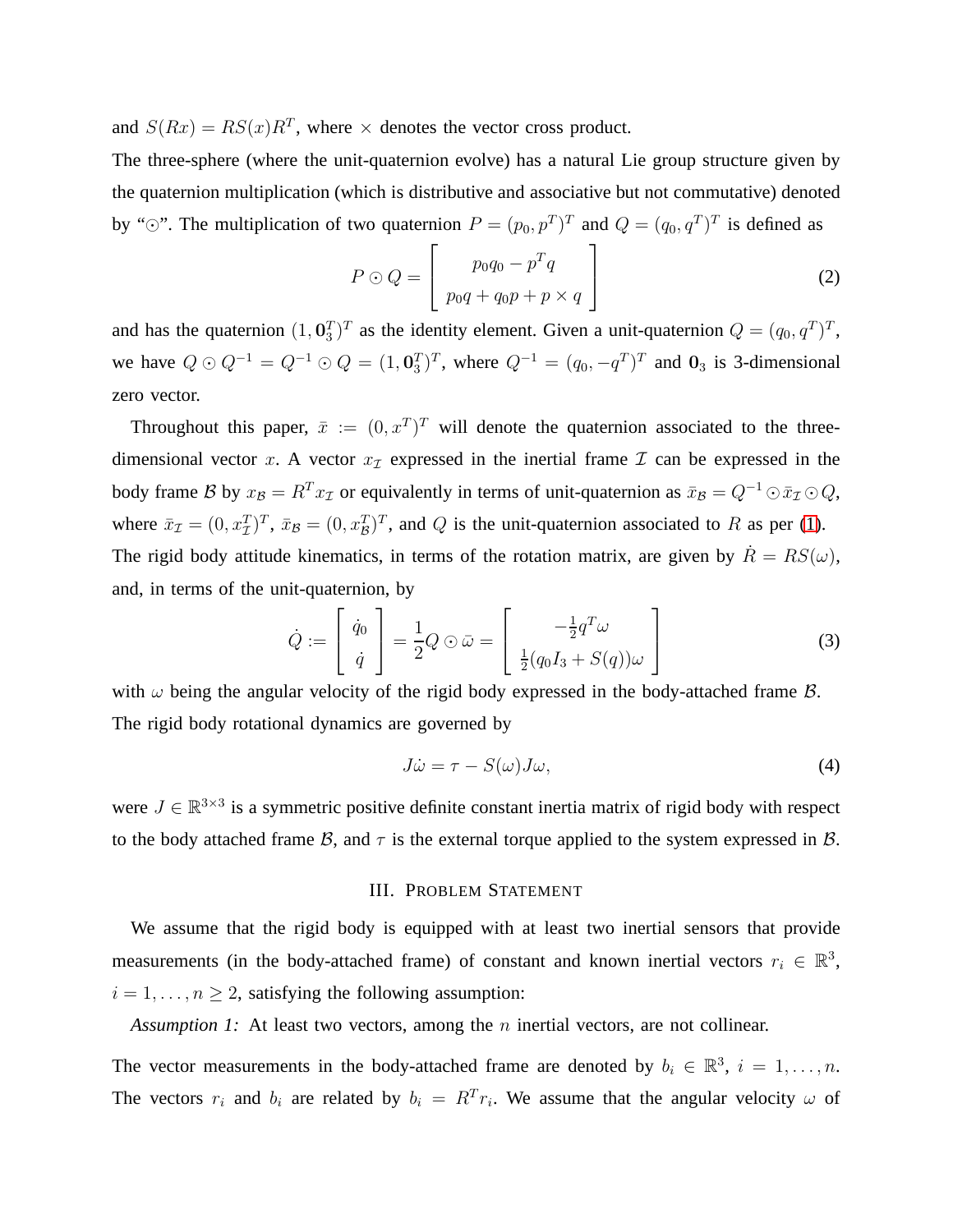rigid body as well as the attitude  $(Q \text{ or } R)$  are unknown (unavailable for feedback). The only variables available for feedback are the inertial vector measurements. Our objective is to design a control input  $\tau$  (using only the vector measurements) guaranteeing almost global asymptotic stability of the equilibrium points characterized by  $(q_0 = \pm 1, q = 0, \omega = 0)$  or, equivalently,  $(R = I_3, \omega = 0)$ . Since the motion on  $SO(3)$  (which is not a contractible space), is hampered by some well known topological obstructions that preclude global asymptotic stability results via time-invariant continuous state feedback (see, for instance, [\[1\]](#page-14-8), [\[10\]](#page-14-9)), the notion of almost global asymptotic stability is commonly used in this context and is defined as follows:

*Definition 1:* An equilibrium point  $x^*$  of a dynamical system is said to be almost globally asymptotically stable if it is stable and all the trajectories starting in some open dense subset of the state space converge to  $x^*$ .

### IV. MAIN RESULTS

## *A. Preliminary results*

Let us define the following dynamic auxiliary system:

<span id="page-4-0"></span>
$$
\dot{\hat{Q}} = \frac{1}{2}\hat{Q}\odot\bar{\beta},\tag{5}
$$

with an arbitrary initial condition  $\hat{Q}(0) \in \mathbb{S}^3$ , where  $\bar{\beta} := (0, \beta^T)^T$  with  $\beta$  being a design variable to be defined later in Theorem 1.

Let us define the vectors  $\hat{b}_i$ ,  $i = 1, \ldots, n$ , as  $\hat{b}_i = \mathcal{R}(\hat{Q})^T r_i$  or, equivalently,  $\bar{\hat{b}}_i = \hat{Q}^{-1} \odot \bar{r}_i \odot \hat{Q}$ , corresponding to the vector  $r_i$  in the frame attached to the auxiliary system [\(5\)](#page-4-0). Let  $\tilde{R} := \mathcal{R}(\tilde{Q}) = \mathcal{R}(Q)\mathcal{R}(\hat{Q})^T$  denote the discrepancy between the actual rigid-body orientation and the orientation of the auxiliary system [\(5\)](#page-4-0), which corresponds to the unit quaternion error

 $\tilde{Q} := (\tilde{q}_0, \tilde{q}^T)^T = Q \odot \hat{Q}^{-1}$  whose dynamics is governed by

<span id="page-4-1"></span>
$$
\dot{\tilde{Q}} = \frac{1}{2}\tilde{Q} \odot \bar{\tilde{\omega}} = \begin{bmatrix} -\frac{1}{2}\tilde{q}^T\tilde{\omega} \\ \frac{1}{2}(\tilde{q}_0I_3 + S(\tilde{q}))\tilde{\omega} \end{bmatrix}
$$
(6)

where  $\tilde{\omega} = \mathcal{R}(\hat{Q})(\omega - \beta)$ .

In the sequel, for the sake of simplicity, the arguments associated to the rotation matrices will be omitted. It is understood that R,  $\hat{R}$  and  $\hat{R}$  correspond, respectively, to the rotation matrices  $\mathcal{R}(Q)$ ,  $\mathcal{R}(\hat{Q})$  and  $\mathcal{R}(\tilde{Q})$ , associated, respectively, to the unit quaternion  $Q$ ,  $\hat{Q}$  and  $\tilde{Q}$ .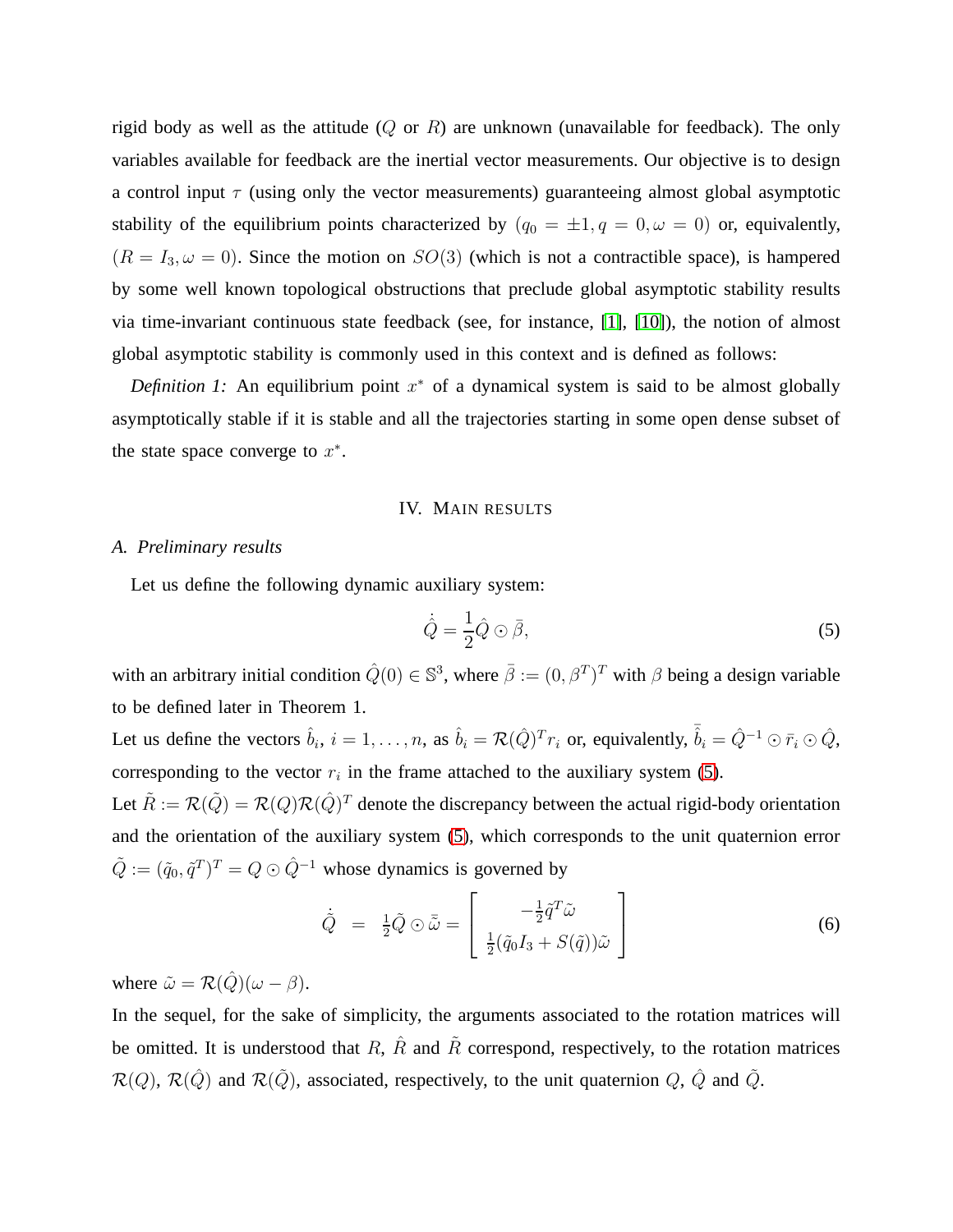Before stating our main results, let us define the following variables:  $z_{\gamma} := \sum_{i=1}^{n} \gamma_i S(\hat{b}_i) b_i$ ,  $z_\rho := \sum_{i=1}^n \rho_i S(r_i) b_i$ ,  $W_\gamma := -\sum_{i=1}^n \gamma_i S(r_i)^2$  and  $W_\rho := -\sum_{i=1}^n \rho_i S(r_i)^2$ , where  $\gamma_i > 0$  and  $\rho_i > 0$  for  $i = 1, \ldots, n$ , and let us state the following useful Lemmas:

*Lemma 1:* The following equalities hold:

<span id="page-5-1"></span>
$$
z_{\gamma} = -2\hat{R}^{T}(\tilde{q}_{0}I - S(\tilde{q}))W_{\gamma}\tilde{q},\tag{7}
$$

$$
z_{\rho} = -2(q_0 I - S(q))W_{\rho}q,
$$
\n(8)

*Proof:* Using the facts that  $b_i = R^T r_i$ ,  $\hat{b}_i = \hat{R}^T r_i$  and  $S(\hat{R}^T r_i) = \hat{R}^T S(r_i)\hat{R}$ , we have

$$
z_{\gamma} := \sum_{i=1}^{n} \gamma_i S(\hat{b}_i) b_i = \hat{R}^T \sum_{i=1}^{n} \gamma_i S(r_i) \tilde{R}^T r_i.
$$
 (9)

Rewriting  $\tilde{R}$  in terms of the unit-quaternion  $\tilde{Q}$ , *i.e.*,  $\tilde{R} = \mathcal{R}(\tilde{Q})$ , and using the facts that  $S(r_i)r_i =$ 0 and  $S(\tilde{q})r_i = -S(r_i)\tilde{q}$ , one gets

<span id="page-5-0"></span>
$$
z_{\gamma} = 2\hat{R}^T \sum_{i=1}^n \gamma_i S(r_i) (\tilde{q}\tilde{q}^T - \tilde{q}_0 S(\tilde{q})) r_i = -2\hat{R}^T (S(\tilde{q}) M_{\gamma} + \tilde{q}_0 W_{\gamma}) \tilde{q}, \qquad (10)
$$

where  $M_{\gamma} = \sum_{i=1}^{n} \gamma_i r_i r_i^T$ . One can also show that  $M_{\gamma} = \mu I_3 - W_{\gamma}$ ,  $\mu = \sum_{i=1}^{n} \gamma_i r_i^T r_i$ . Substituting the expression of  $M_{\gamma}$  in [\(10\)](#page-5-0), yields [\(7\)](#page-5-1). Similar steps can be used to obtain  $z_{\rho}$ .

*Lemma 2:* Under Assumption [1,](#page-3-0) the matrices  $W_{\gamma}$  and  $W_{\rho}$  are positive definite.

*Proof:* For any  $y \in \mathbb{R}^3$  we have

$$
-y^T S(r_i)^2 y = y^T(r_i^T r_i) y - y^T r_i r_i^T y = ||r_i||^2 ||y||^2 - (y^T r_i)^2 \ge 0,
$$

which shows that  $-S(r_i)^2 \geq 0$ . Now, without loss of generality, assuming that  $r_1$  and  $r_2$  are the two non-collinear vectors, one has

<span id="page-5-2"></span>
$$
y^T W_\gamma y = -y^T \left( \sum_{i=1}^n \gamma_i S(r_i)^2 \right) y = -\gamma_1 y^T S(r_1)^2 y - \gamma_2 y^T S(r_2)^2 y + y^T \Xi y,\tag{11}
$$

where  $\Xi = -\sum_{i=3}^{n} \gamma_i S(r_i)^2 \geq 0$ . It is clear that  $y^T S(r_1)^2 y = 0$  is equivalent to  $S(r_1) y =$  $r_1 \times y = 0$ , which is satisfied, for some  $y \neq 0$ , if and only if y and  $r_1$  are collinear. Similarly, for  $y \neq 0$ ,  $y^T S(r_2)^2 y = 0$  if and only if y and  $r_2$  are collinear. Since  $r_1$  and  $r_2$  are non-collinear, they cannot be both collinear to the same y, and hence,  $-\gamma_1 y^T S(r_1)^2 y - \gamma_2 y^T S(r_2)^2 y > 0$  for all  $y \neq 0$ . Consequently, from [\(11\)](#page-5-2), one can conclude that  $y^T W_\gamma y > 0$  for all  $y \neq 0$ , which ends the proof. П

*Lemma 3:* Under Assumption [1,](#page-3-0) the following statements hold: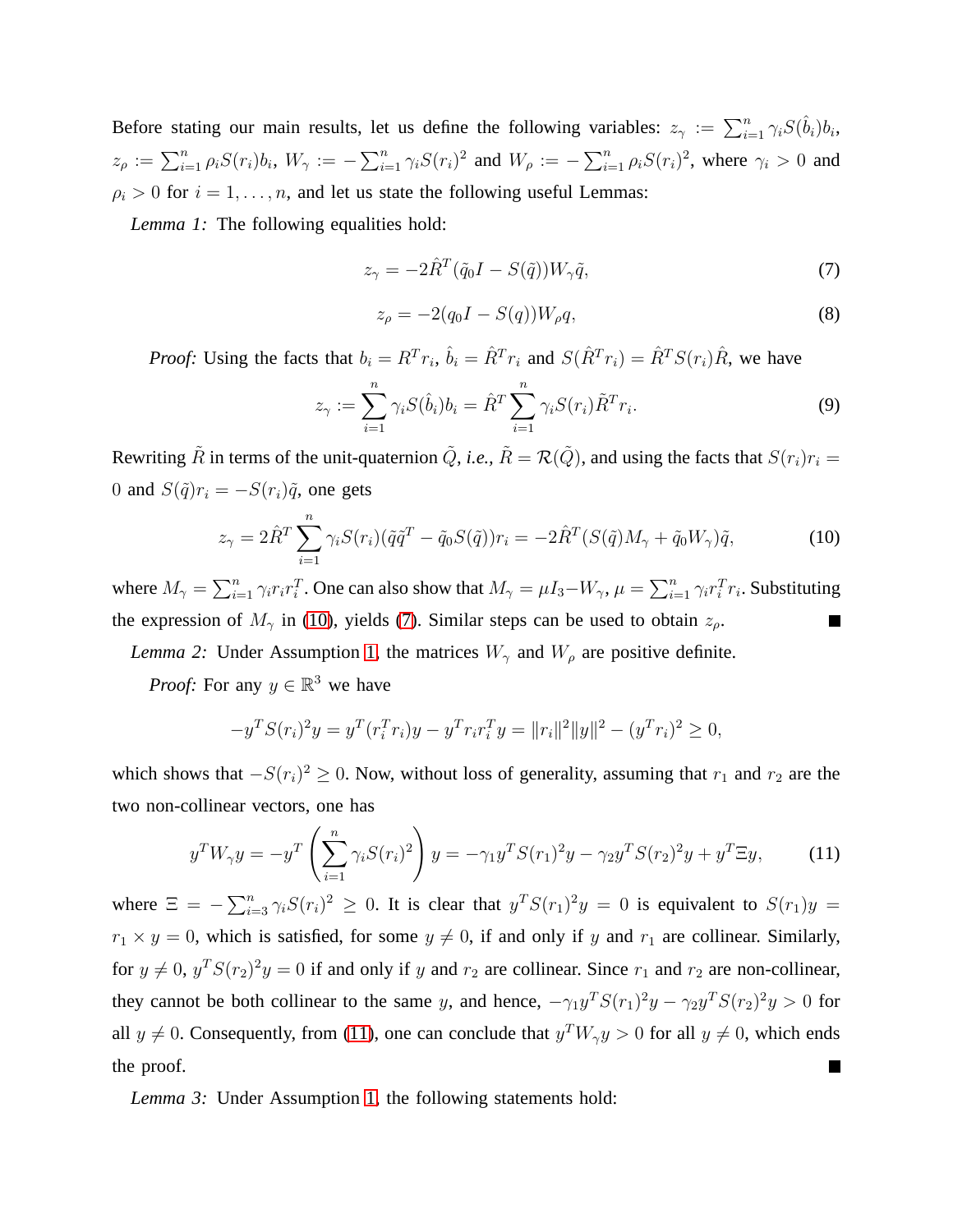- i)  $z_{\gamma} = 0$  is equivalent to  $(\tilde{q}_0 = 0, \tilde{q} = v_{\gamma})$  or  $(\tilde{q}_0 = \pm 1, \tilde{q} = 0)$ , were  $v_{\gamma}$  are the unit eigenvectors of  $W_{\gamma}$ .
- ii)  $z_\rho = 0$  is equivalent to  $(q_0 = 0, q = v_\rho)$  or  $(q_0 = \pm 1, q = 0)$ , were  $v_\rho$  are the unit eigenvectors of  $W_{\rho}$ .

*Proof:* Using Lemma 1,  $z_{\gamma} = 0$  is equivalent to

<span id="page-6-0"></span>
$$
(\tilde{q}_0 I - S(\tilde{q})) W_{\gamma} \tilde{q} = 0, \qquad (12)
$$

from which one can see that  $(\tilde{q}_0 = \pm 1, \tilde{q} = 0)$  is a trivial solution. The other solutions can be obtained by assuming  $\tilde{q} \neq 0$  and multiplying [\(12\)](#page-6-0) by  $\tilde{q}^T$  to obtain  $\tilde{q}_0\tilde{q}^TW_\gamma\tilde{q} = 0$ , which shows that  $\tilde{q}_0 = 0$  is a solution since  $W_\gamma$  is positive definite (as per Lemma 2). Now, we need to find the values of  $\tilde{q}$  for which  $\tilde{q}_0 = 0$ . Using [\(12\)](#page-6-0) with  $\tilde{q}_0 = 0$ , we obtain  $S(\tilde{q})W_\gamma \tilde{q} = 0$ . Since  $W_\gamma$  is non-singular, the last equality is satisfied if and only if  $W_\gamma \tilde{q} = \lambda \tilde{q}$  for some constant scalar  $\lambda$ , which shows that  $\tilde{q} = v_{\gamma}$ , where  $v_{\gamma}$  are the unit eigenvectors of  $W_{\gamma}$ . Similar steps can be used to prove  $(ii)$  and hence omitted here. This completes the proof.  $\Box$ 

*Remark 1:* It worth pointing out that the unit-eigenvectors of  $W_{\gamma}$  are also the unit-eigenvectors of  $M_{\gamma} = \sum_{i=1}^{n} \gamma_i r_i r_i^T$ . This can be easily deduced from the fact that  $M_{\gamma} = \mu I_3 - W_{\gamma}$ , with  $\mu = \sum_{i=1}^n \gamma_i r_i^T r_i$ . Likewise, the unit-eigenvectors of  $W_\rho$  are also the unit-eigenvectors of  $M_\rho$  =  $\sum_{i=1}^n \rho_i r_i r_i^T$ . Note also that the eigenvalues of  $W_\gamma$  (resp.  $W_\rho$ ) can be arbitrarily increased by increasing the gains  $\gamma_i$  (resp.  $\rho_i$ ).

#### *B. Vector measurements based attitude stabilization*

We propose the following control law:

<span id="page-6-2"></span>
$$
\tau = z_{\gamma} + z_{\rho},\tag{13}
$$

where  $z_{\gamma}$  and  $z_{\rho}$  are defined in subsection IV-A, and the following input for the auxiliary system [\(5\)](#page-4-0):

<span id="page-6-3"></span>
$$
\beta = -z_{\gamma}.\tag{14}
$$

Under the proposed control law, the closed loop dynamics are given by

<span id="page-6-1"></span>
$$
\dot{\tilde{q}} = \frac{1}{2} (\tilde{q}_0 I_3 + S(\tilde{q})) \hat{R}(\omega + z_{\gamma})
$$
\n
$$
\dot{q} = \frac{1}{2} (q_0 I_3 + S(q)) \omega
$$
\n
$$
J\dot{\omega} = -S(\omega) J\omega + z_{\gamma} + z_{\rho},
$$
\n(15)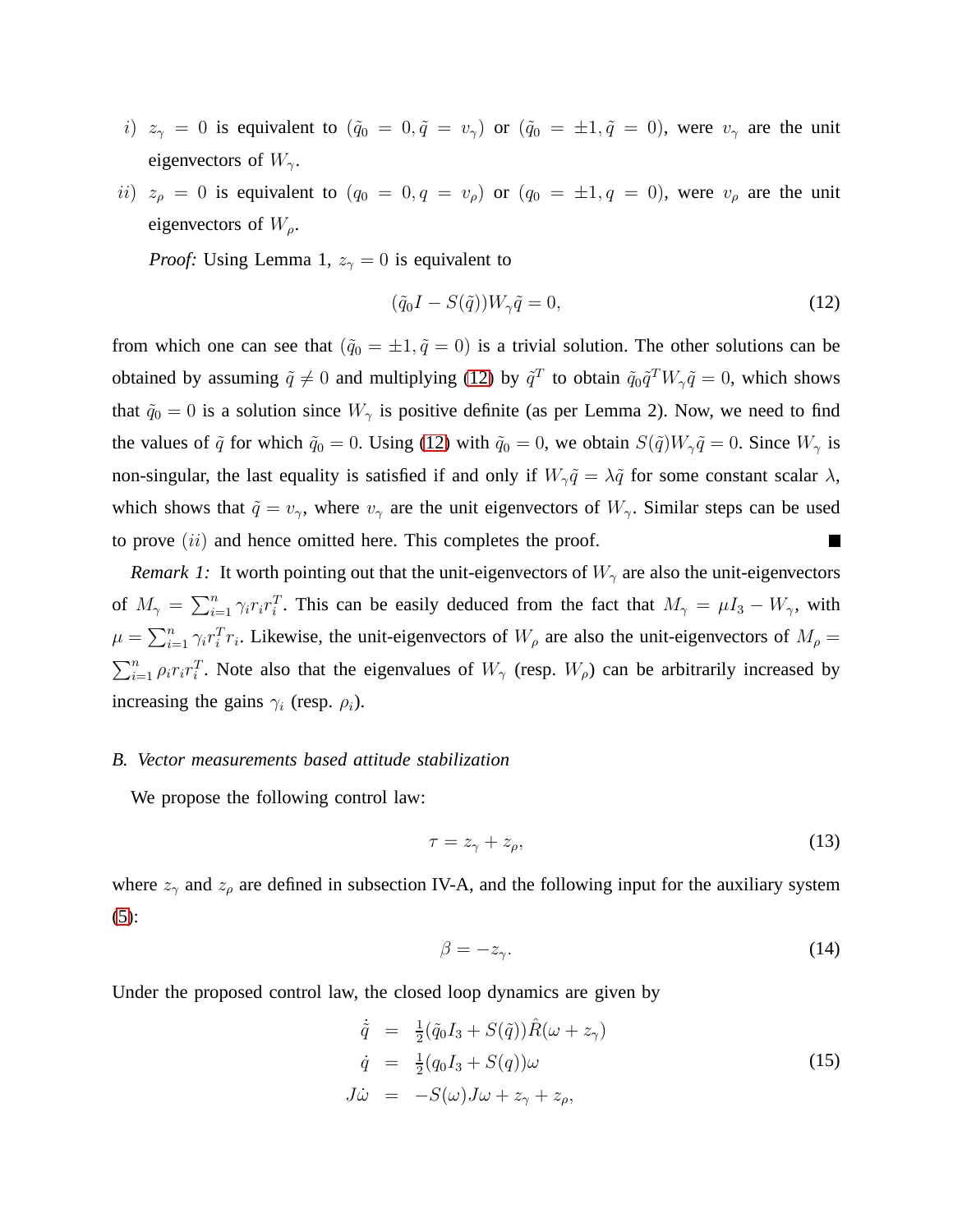where  $\hat{R} := \mathcal{R}(\hat{Q}) = \mathcal{R}(\tilde{Q})^T \mathcal{R}(Q)$ , and  $z_{\gamma} = -2\mathcal{R}(Q)^T \mathcal{R}(\tilde{Q}) (\tilde{q}_0 I - S(\tilde{q})) W_{\gamma} \tilde{q}$  and  $z_{\rho} =$  $-2(q_0I - S(q))W_\rho q$ . Note that the scalar parts of Q and  $\tilde{Q}$  that appear in [\(15\)](#page-6-1) are related to the vector parts as follows:  $q_0^2 = 1 - q^T q$  and  $\tilde{q}_0^2 = 1 - \tilde{q}^T \tilde{q}$ . It is clear that the closed loop dynamics [\(15\)](#page-6-1) are autonomous.

Let  $\chi := (\tilde{q}, q, \omega)^T$  be the state vector belonging to the state space  $\Upsilon := D \times D \times \mathbb{R}^3$ , with  $D := \{x \in \mathbb{R}^3 \mid ||x|| \le 1\}$ . Now, one can state our first theorem.

*Theorem 1:* Consider system [\(3\)](#page-3-1)-[\(4\)](#page-3-2) under the control law [\(13\)](#page-6-2). Let [\(14\)](#page-6-3) be the input of [\(5\)](#page-4-0). Assume that *n* vector measurements  $b_i$ , corresponding to the inertial vectors  $r_i$ ,  $i = 1, \ldots, n \ge 2$ are available, and Assumption [1](#page-3-0) holds. Then,

- 1) The equilibria of the closed-loop system [\(15\)](#page-6-1) are given by<sup>[2](#page-7-0)</sup>  $\Omega_1 = (0, 0, 0)$ ,  $\Omega_2 = (v_1, 0, 0)$ ,  $\Omega_3 = (v_\gamma, v_\rho, 0)$  and  $\Omega_4 = (0, v_\rho, 0)$ , where  $v_\gamma$  and  $v_\rho$  are, respectively, the unit eigenvectors of  $W_{\gamma}$  and  $W_{\rho}$ .
- 2) The equilibrium point  $\Omega_1$  is asymptotically stable with the domain of attraction containing the following domain<sup>[3](#page-7-1)</sup>:

$$
\Phi_1 = \left\{ \chi \in \Upsilon \mid \chi^T P \chi \le c \right\},\
$$

where  $P = \text{diag}(2W_{\gamma}, 2W_{\rho}, \frac{1}{2})$  $(\frac{1}{2}J)$ ,  $c < 2 \min{\{\lambda_{min}(W_{\gamma}), \lambda_{min}(W_{\rho})\}}$  and  $\lambda_{min}(\star)$  is the minimum eigenvalue of  $(\star)$ .

3) There exist  $k_{\rho} > 0$  and  $k_{\gamma} > 0$  such that if  $\lambda_{min}(W_{\rho}) > k_{\rho}$  and  $\lambda_{min}(W_{\gamma}) > k_{\gamma}$ , then  $\Omega_2$ ,  $\Omega_3$  and  $\Omega_4$  are unstable, and  $\Omega_1$  is almost globally asymptotically stable.

*Proof:* Consider the positive definite, radially unbounded, function  $V : \Upsilon \to \mathbb{R}_{\geq 0}$  such that

<span id="page-7-2"></span>
$$
V(\tilde{q}, q, \omega) = 2\tilde{q}^T W_\gamma \tilde{q} + 2q^T W_\rho q + \frac{1}{2} \omega^T J \omega,
$$
\n(16)

where  $W_{\gamma}^T = W_{\gamma} > 0$ ,  $W_{\rho}^T = W_{\rho} > 0$  are defined in subsection IV-A. Using [\(1\)](#page-2-1) and the properties of the skew symmetric matrix and the unit-quaternion, one can show that  $\sum_{i=1}^{n} \gamma_i \tilde{b}_i^T \tilde{b}_i =$  $i=1$ 

<span id="page-7-1"></span><sup>3</sup>Note that the domain of attraction  $\Phi_1$  includes the domain  $\Phi_1^l := \{ \chi \in \Upsilon \mid ||\tilde{q}||^2 + ||q||^2 + \frac{\lambda_{max}(J)}{2\lambda_M} ||\omega||^2 < \frac{\lambda_m}{\lambda_M} \}$ , with  $\lambda_m = 2 \min{\{\lambda_{min}(W_{\gamma}), \lambda_{min}(W_{\rho})\}}$ ,  $\lambda_M = 2 \max{\{\lambda_{max}(W_{\gamma}), \lambda_{max}(W_{\rho})\}}$ , where  $\lambda_{max}(\star)$  denotes the maximum eigenvalue of ( $\star$ ). If the control gains are sufficiently large such that  $\lambda_M \gg \lambda_{max}(J)$ , the domain  $\Phi_1^l$  approaches  $\{\chi \in$  $\Upsilon \mid \| \tilde{q} \|^2 + \| q \|^2 < \frac{\lambda_m}{\lambda_M} \}.$ 

<span id="page-7-0"></span><sup>&</sup>lt;sup>2</sup>Note that  $\Omega_2$  is not a single equilibrium point as we have multiple values for  $v_\gamma$  (unit eigenvectors of  $W_\gamma$ ). The same remark goes for  $\Omega_3$  and  $\Omega_4$ .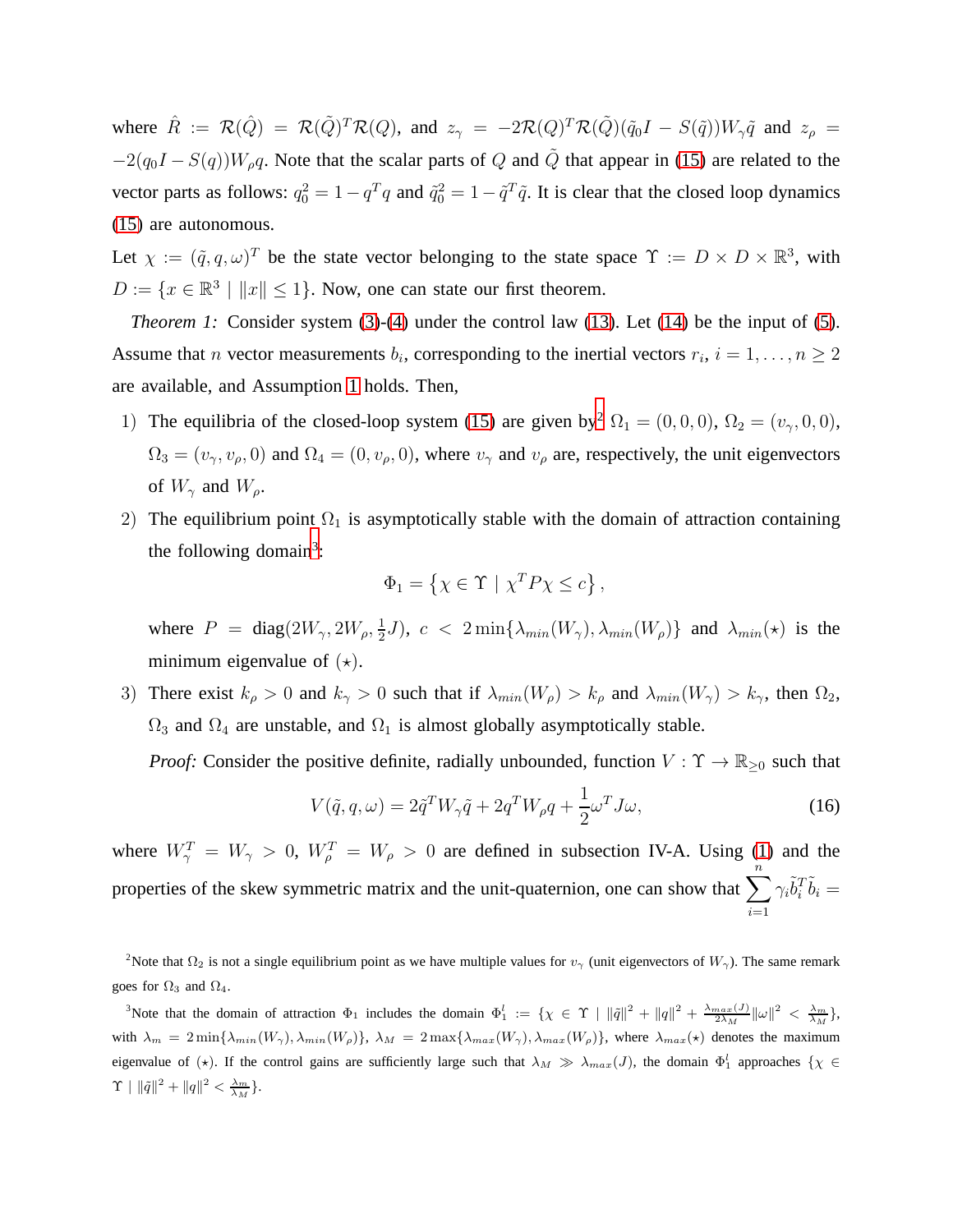$4\tilde{q}^T W_{\gamma}\tilde{q}$  and  $\sum_{n=1}^{\infty}$  $i=1$  $\rho_i e_i^T e_i = 4q^T W_\rho q$ , where  $\tilde{b}_i := \hat{b}_i - b_i$  and  $e_i := r_i - b_i$ . One can also show that the dynamics of  $\tilde{b}_i$  and  $e_i$  are governed by

<span id="page-8-0"></span>
$$
\dot{\tilde{b}}_i = S(\hat{b}_i)(\beta - \omega) + S(\tilde{b}_i)\omega
$$
  
\n
$$
\dot{e}_i = -S(b_i)\omega,
$$
\n(17)

where we used the fact that  $\dot{R} = RS(\omega)$  and  $\hat{R} = \hat{R}S(\beta)$ .

Consequently, one can rewrite [\(16\)](#page-7-2) as follows:

$$
V = \frac{1}{2} \sum_{i=1}^{n} \gamma_i \tilde{b}_i^T \tilde{b}_i + \frac{1}{2} \sum_{i=1}^{n} \rho_i e_i^T e_i + \frac{1}{2} \omega^T J \omega,
$$
\n(18)

whose time-derivative, along the trajectories of [\(4\)](#page-3-2) and [\(17\)](#page-8-0), is given by

$$
\dot{V} = \sum_{i=1}^{n} \gamma_i \tilde{b}_i^T S(\hat{b}_i) (\beta - \omega) - \sum_{i=1}^{n} \rho_i e_i^T S(b_i) \omega + \omega^T \tau
$$
\n
$$
= \sum_{i=1}^{n} \gamma_i \tilde{b}_i^T S(\hat{b}_i) (\beta - \omega) - \sum_{i=1}^{n} \rho_i r_i^T S(b_i) \omega + \omega^T \tau = (\beta - \omega)^T z_{\gamma} - \omega^T z_{\rho} + \omega^T \tau,
$$
\n(19)

which, in view of [\(13\)](#page-6-2) and [\(14\)](#page-6-3), yields

<span id="page-8-1"></span>
$$
\dot{V} = -z_{\gamma}^T z_{\gamma} = -4\tilde{q}^T W_{\gamma}^T (I_3 - \tilde{q}\tilde{q}^T) W_{\gamma}\tilde{q},\tag{20}
$$

were we used Lemma 1 and the properties of the unit-quaternion and the skew-symmetric matrix to obtain the second equality. Since the closed-loop dynamics  $(\dot{\tilde{q}}, \dot{q}, \dot{\omega})$  are autonomous, we proceed with LaSalle's invariance theorem. From [\(20\)](#page-8-1), setting  $\dot{V} \equiv 0$  leads to  $z<sub>\gamma</sub> \equiv 0$ , which in view of Lemma 3, implies that  $\tilde{Q} \equiv (\pm 1, 0.7)^T$  or  $\tilde{Q} \equiv (0, v^T_\gamma)^T$ . Since  $\tilde{Q}$  is constant, one can conclude from [\(6\)](#page-4-1) that  $\omega - \beta \equiv 0$ . Since  $z<sub>\gamma</sub> \equiv 0$ , it follows from [\(14\)](#page-6-3) that  $\beta \equiv 0$ , and consequently  $\omega \equiv 0$  since  $\omega \equiv \beta$ . Since  $\omega \equiv 0$ , from [\(4\)](#page-3-2), it follows that  $\tau \equiv 0$ . Using this last fact, together with the fact that  $z<sub>\gamma</sub> \equiv 0$ , one can conclude from [\(13\)](#page-6-2) that  $z<sub>\rho</sub> \equiv 0$ . Again, invoking Lemma 3, one has  $Q \equiv (\pm 1, 0.07)^T$ , or  $Q \equiv (0, v_\rho^T)^T$ . It is clear that the largest invariant set in T, for the closed loop system, characterized by  $\dot{V} = 0$  is given by  $\Omega_{inv} = \bigcup_{i=1}^{4} \Omega_i$ .

Since we showed that  $\dot{V} \leq 0$ , one has  $V(\chi(t)) \leq V(\chi(0))$ , for all  $t \geq 0$ , which shows that  $\Phi_1$  is a positively invariant sublevel set. Since  $V(\chi) \ge 2\lambda_{min}(W_{\gamma}) ||\tilde{q}||^2$  and  $V(\chi) \ge 2\lambda_{min}(W_{\rho}) ||q||^2$ , it is clear that  $\min_{\|\tilde{q}\|=1,\ \|q\|=1} V(\chi) = 2 \min\{\lambda_{min}(W_{\gamma}), \lambda_{min}(W_{\rho})\}.$  Consequently,  $\Phi_1 \subset \{\chi \in$  $\Upsilon \mid \|\tilde{q}\| < 1$ ,  $\|q\| < 1$ . Therefore,  $\Omega_2$ ,  $\Omega_3$  and  $\Omega_4$  do not belong to  $\Phi_1$ . Finally, since the largest invariant set in  $\Phi_1$ , corresponding to  $\dot{V}=0$ , is nothing else but  $\Omega_1$ , the second claim of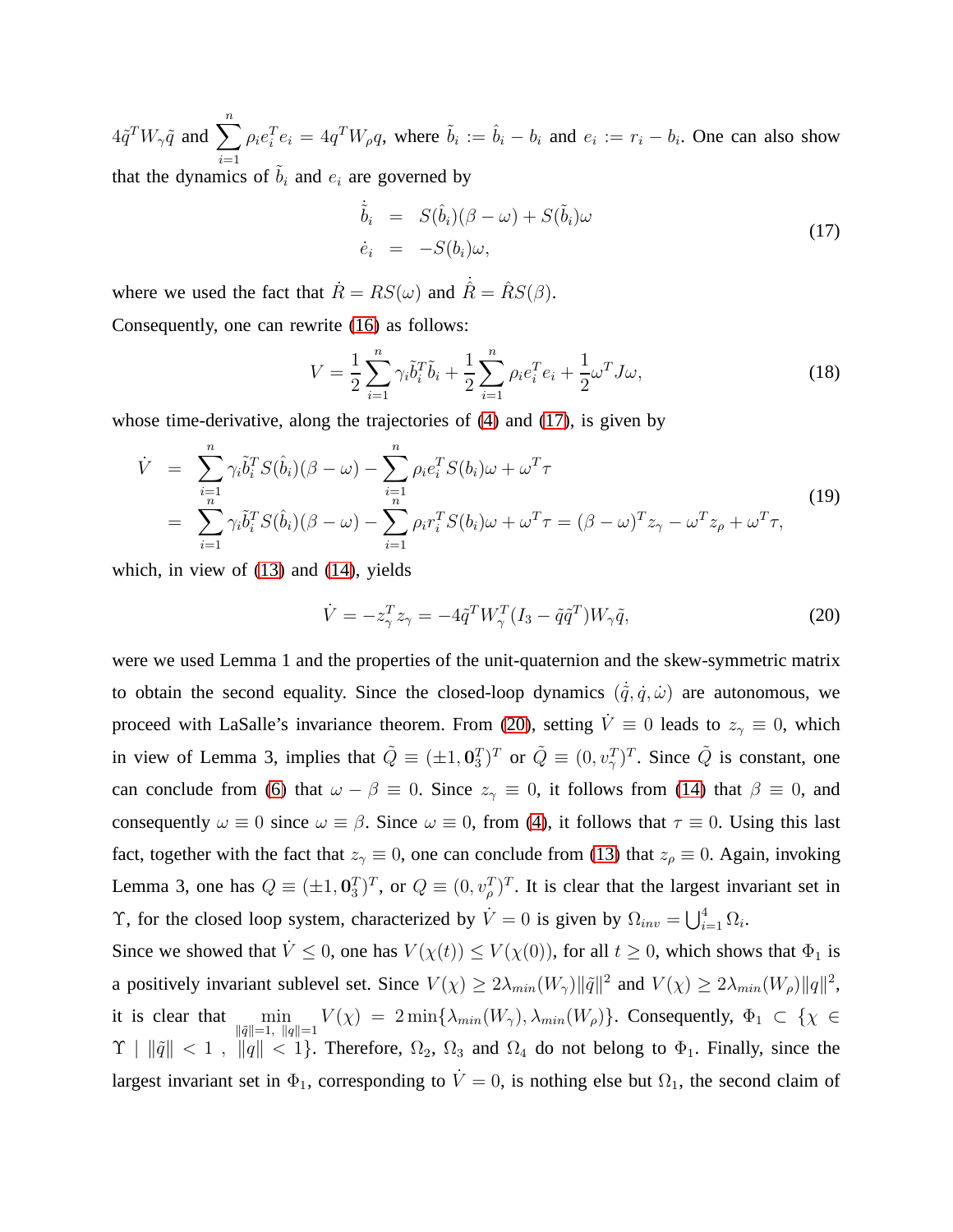the theorem is proved.

Now, we need to show that  $\Omega_2$ ,  $\Omega_3$  and  $\Omega_4$  are unstable. First, let us focus our attention on  $Ω_2$  and  $Ω_3$  that belong to the manifold characterized by  $(φ_0 = 0, ω = 0)$ . In fact, the closed loop dynamics of  $\tilde{q}_0$  are given by  $\dot{\tilde{q}}_0 = (\tilde{q}^T W_\gamma \tilde{q}) \tilde{q}_0 - \frac{1}{2}$  $\frac{1}{2}\tilde{q}^T \hat{R}\omega$ , which can be written, around  $({\tilde q}_0 = 0, \omega = 0)$ , as follows:

<span id="page-9-0"></span>
$$
\dot{\tilde{q}}_0 = \eta_\gamma \tilde{q}_0 - \frac{1}{2} v_\gamma^T \hat{R} \omega,\tag{21}
$$

where  $\eta_{\gamma} := v_{\gamma}^T W_{\gamma} v_{\gamma}$ . Consider the following positive definite function:  $V_0(\tilde{q}_0) = \frac{1}{2} \tilde{q}_0^2$ , whose time derivative along the trajectories of [\(21\)](#page-9-0) is given by

$$
\dot{V}_0 = \eta_\gamma \tilde{q}_0^2 - \frac{1}{2} \tilde{q}_0 v_\gamma^T \hat{R} \omega \ge \eta_\gamma \tilde{q}_0^2 - \frac{1}{2} ||\omega|| |\tilde{q}_0|.
$$
\n(22)

Since  $\tilde{q}_0$  and  $\omega$  are bounded (as per [\(16\)](#page-7-2) and [\(20\)](#page-8-1)), and  $\tilde{q}_0 = 0$  is not an invariant manifold, it is clear that, in the neighborhood of  $(\tilde{q}_0 = 0, \omega = 0)$ , there exists a finite parameter  $k_{\gamma} > 0$  such that  $\frac{1}{2} ||\omega|| \le k_\gamma |\tilde{q}_0|$ . Consequently, one has  $\dot{V}_0 \ge (\eta_\gamma - k_\gamma)\tilde{q}_0^2$ . Since  $\eta_\gamma$  is an eigenvalue of  $W_\gamma$ ,  $\eta_{\gamma} \ge \lambda_{min}(W_{\gamma}) > 0$ . Hence,  $\dot{V}_0 > 0$  as long as  $\lambda_{min}(W_{\gamma}) > k_{\gamma}$  and  $\tilde{q}_0 \ne 0$ , which shows that  $\Omega_2$  and  $\Omega_3$  are unstable.

Now, let us show that  $\Omega_4$  $\Omega_4$  is unstable, using Chetaev arguments<sup>4</sup>. To this end, we will show the instability of the manifold characterized by  $(q_0 = 0, \omega = 0)$ . Let us define  $\delta := q^T J \omega$ , and consider the dynamics of  $q_0$  and  $\delta$  in the neighborhood of  $\Omega_4$ 

<span id="page-9-2"></span>
$$
\dot{q}_0 = -\frac{1}{2}v_\rho^T \omega
$$
\n
$$
\dot{\delta} = -2\eta_\rho q_0,
$$
\n(23)

where  $\eta_{\rho} = v_{\rho}^T W_{\rho} v_{\rho}$ . Let us consider the following Chetaev function:  $\mathcal{V}(q_0, \delta) = -q_0 \delta$ . Define the set  $B_r = \{x := (q_0, \delta) \in [-1, 1] \times \mathbb{R} \mid ||x(t)|| < r\}$  where  $0 < r < 1$ . Let us also define a subset of  $B_r$  where  $V > 0$ , that is,  $U_r = \{x \in B_r \mid V(x) > 0\}$ . Note that  $U_r$  is non-empty for all  $0 < r < 1$ , and  $V(0, 0) = 0$ . The time derivative of V, in view of [\(23\)](#page-9-2), is given by

$$
\dot{\mathcal{V}} = 2\eta_{\rho}q_0^2 + \frac{1}{2}\delta v_{\rho}^T \omega \ge (2\eta_{\rho} - \frac{1}{2}k_f k_q^2)q_0^2,\tag{24}
$$

where we used the fact that  $|\delta| \leq k_f ||\omega||$ , with  $||J|| = k_f$ , and the fact that, around the manifold characterized by  $(q_0 = 0, \omega = 0)$ , with  $q_0 \neq 0$ , there exists a positive parameter  $k_q$  such that  $\|\omega\| \le k_q |q_0|$ . Since  $\eta_\rho$  is an eigenvalue of  $W_\rho$ ,  $\eta_\rho \ge \lambda_{min}(W_\rho) > 0$ . Therefore, picking

<span id="page-9-1"></span><sup>&</sup>lt;sup>4</sup>The reader is referred to [\[9\]](#page-14-10) for more details about Chetaev Theorem.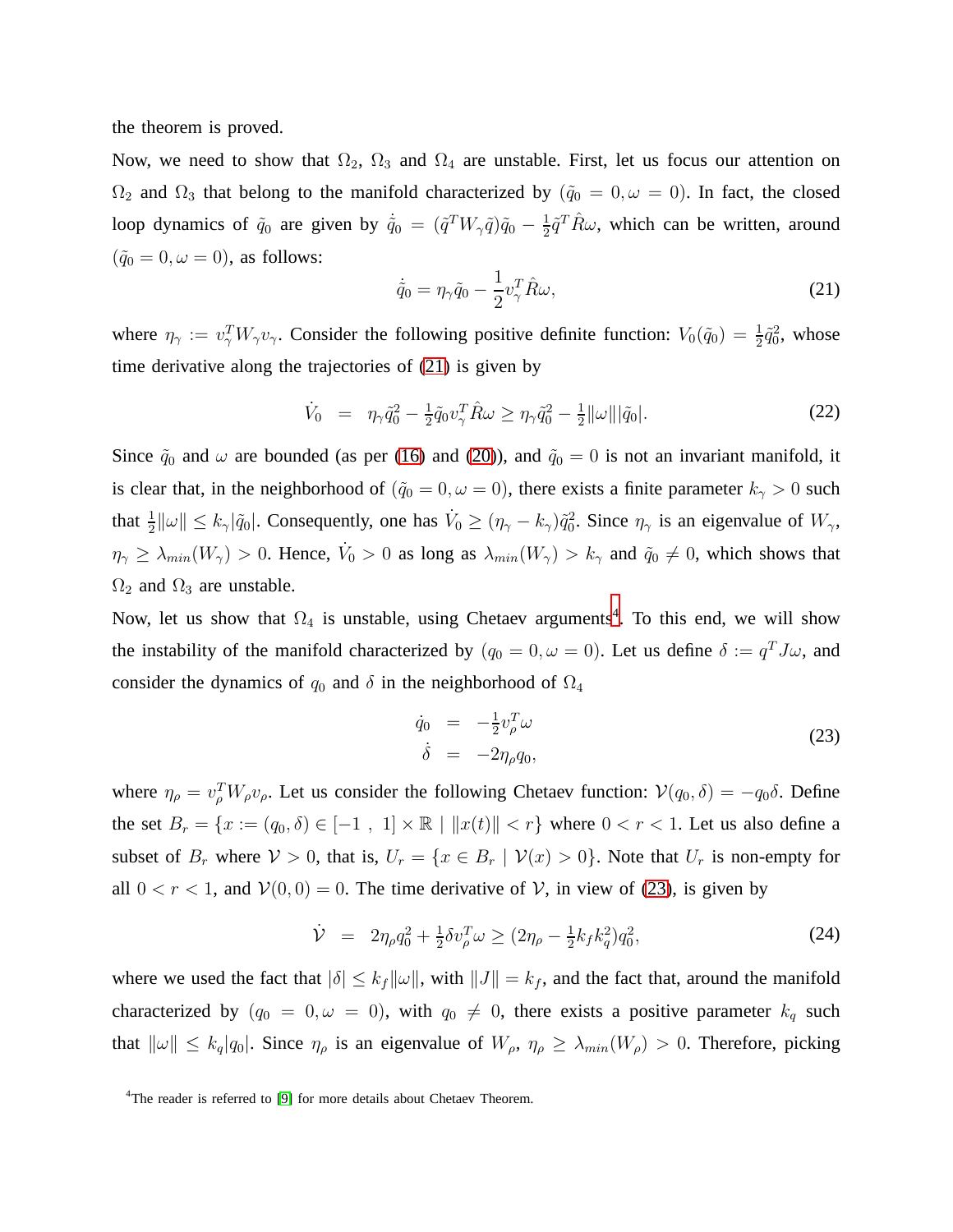$\lambda_{min}(W_{\rho})>\frac{1}{4}$  $\frac{1}{4}k_f k_q^2 =: k_\rho$ , it follows that  $\dot{V} > 0$  for all  $q_0 \neq 0$ .

Picking the initial conditions  $x(0) \in U_r$ ,  $x(t)$  must leave  $U_r$  since  $V(x)$  is bounded on  $U_r$  and  $\mathcal{V}(x) > 0$  everywhere in  $U_r$ . Since  $\mathcal{V}(x(t)) \geq \mathcal{V}(x(0))$ ,  $x(t)$  must leave  $U_r$  through the circle  $||x|| = r$  and not through the edges  $V(x) = 0$  (*i.e.*,  $\delta = 0$  or  $\tilde{q}_0 = 0$ ). Since this can happen for arbitrarily small r, the equilibrium ( $q_0 = 0, \delta = 0$ ) is unstable and so is  $\Omega_4$ .

Finally, since the possible stable manifolds associated with the unstable equilibria belong to a set of Lebesgue measure zero in the state space, it is clear that  $\Omega_1$  is almost globally attractive.

L.

*Remark 2:* For the sake of simplicity, the desired attitude has been taken as  $I_3$ . However, it is straightforward to extend the proposed control law to the case of an arbitrary constant desired attitude  $R_d = \mathcal{R}(Q_d)$  by taking  $z_\rho = \sum_{i=1}^n \rho_i S(R_d^T r_i) b_i$ .

### *C. Attitude stabilization using preconditioned vector measurements*

In this section, we will show almost global asymptotic stability of the desired equilibrium point without any conditions on the minimum eigenvalues of  $W_{\gamma}$  and  $W_{\rho}$ . This results are made possible through an appropriate preconditioning of the inertial measurement vectors.

Let us assume that we have only two vector measurements  $b_1, b_2 \in \mathbb{R}^3$  corresponding, respectively, to two inertial vectors  $r_1, r_2 \in \mathbb{R}^3$  (which are assumed non-collinear). Let us define the normalized (unit) vectors  $v_1 = \frac{r_1}{\|r_1\|}$  $\frac{r_1}{\|r_1\|}$ ,  $v_2 = \frac{r_1 \times r_2}{\|r_1 \times r_2\|}$  $\frac{r_1 \times r_2}{\|r_1 \times r_2\|}$  and  $v_3 = \frac{(r_1 \times r_2) \times r_1}{\|(r_1 \times r_2) \times r_1\|}$  $\frac{(r_1 \times r_2) \times r_1}{\|(r_1 \times r_2) \times r_1\|}$ . It is clear that  $\{v_1, v_2, v_3\}$ forms a unit orthonormal basis. Let us define  $u_1 = \frac{b_1}{||r_1||}$  $\frac{b_1}{\|r_1\|}, u_2 = \frac{b_1 \times b_2}{\|r_1 \times r_2\|}$  $\frac{b_1\times b_2}{\|r_1\times r_2\|}$  and  $u_3=\frac{(b_1\times b_2)\times b_1}{\|(r_1\times r_2)\times r_1\|}$  $\frac{(b_1 \times b_2) \times b_1}{\|(r_1 \times r_2) \times r_1\|}$ . Using the fact that  $b_1 = R^T r_1$  and  $b_2 = R^T r_2$ , one can easily show that  $u_i = R^T v_i$ , for  $i \in \{1, 2, 3\}$ . Let us define  $z_\gamma := \gamma \sum_{i=1}^3 S(\hat u_i) u_i, \ z_\rho := \rho \sum_{i=1}^3 S(v_i) u_i, \ \hat u_i = \mathcal{R}(\hat Q)^T v_i, \ W_\gamma := -\gamma \sum_{i=1}^3 S(v_i)^2$ and  $W_{\rho} := -\rho \sum_{i=1}^{3} S(v_i)^2$ , with  $\gamma > 0$ ,  $\rho > 0$ .

The choice of  $v_1$ ,  $v_2$  and  $v_3$  leads to  $W_\gamma = 2\gamma I_3$  and  $W_\rho = 2\rho I_3$ . This can be shown as follows: Since  $\{v_1, v_2, v_3\}$  is a unit orthonormal basis, one has  $M_\gamma := \gamma \sum_{i=1}^3 v_i v_i^T = \gamma I_3$  since  $M_{\gamma}v_i = \gamma v_i$ ,  $i = 1, 2, 3$ . Furthermore, since  $W_{\gamma} = \mu I_3 - M_{\gamma}$  with  $\mu = \gamma \sum_{i=1}^{3} v_i^T v_i = 3\gamma$ , it is clear that  $W_{\gamma} = 2\gamma I_3$ .

In this case, using Lemma 1 and the new values of  $W_{\gamma}$  and  $W_{\rho}$ , it follows that

<span id="page-10-0"></span>
$$
z_{\gamma} = -4\gamma \hat{R}^T \tilde{q}_0 \tilde{q}, \quad z_{\rho} = -4\rho q_0 q. \tag{25}
$$

Now, one can state our second theorem: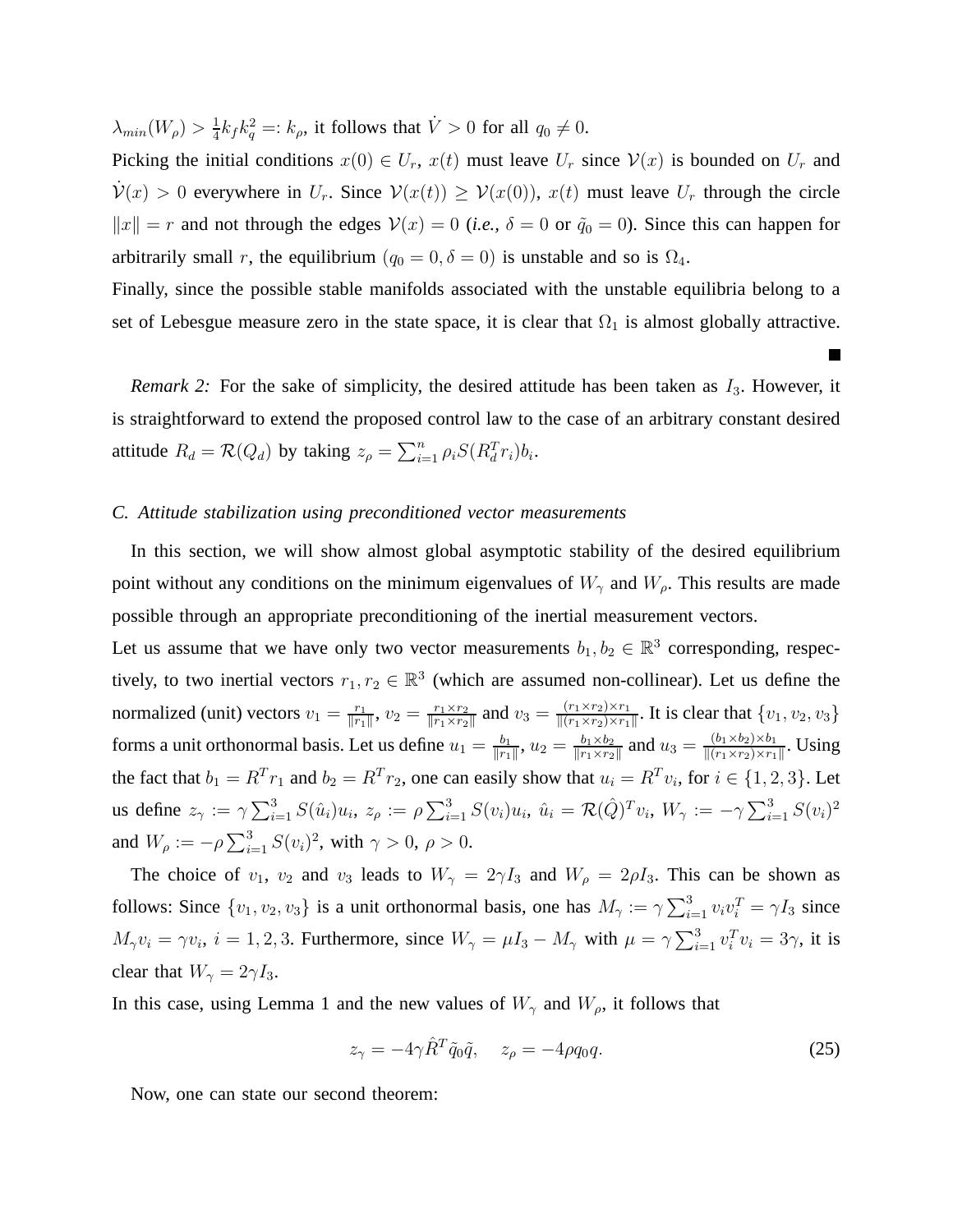*Theorem 2:* Consider system [\(3\)](#page-3-1)-[\(4\)](#page-3-2) under the control law [\(13\)](#page-6-2) and the input of the auxiliary system [\(5\)](#page-4-0) given in [\(14\)](#page-6-3), with  $z_{\gamma}$  and  $z_{\rho}$  as defined in subsection IV-C. Then,

- 1) The equilibria of the closed-loop system are given by  $\Psi_1 = (0,0,0)$ ,  $\Psi_2 = (\tilde{q} \in \mathbb{S}^2,0,0)$ ,  $\Psi_3 = (\tilde{q} \in \mathbb{S}^2, q \in \mathbb{S}^2, 0)$  and  $\Psi_4 = (0, q \in \mathbb{S}^2, 0)$ .
- 2) The equilibria  $\Psi_2$ ,  $\Psi_3$  and  $\Psi_4$  are unstable, and  $\Psi_1$  is almost globally asymptotically stable.

*Proof:* As in the proof of Theorem 1, one can show that the closed-loop system is au-tonomous. Consider the positive definite function [\(16\)](#page-7-2) which, due to the fact that  $W_{\gamma} = 2\gamma I_3$ and  $W_{\rho} = 2\rho I_3$ , can be written as

<span id="page-11-0"></span>
$$
V(\tilde{q}, q, \omega) = 4\gamma \tilde{q}^T \tilde{q} + 4\rho q^T q + \frac{1}{2} \omega^T J \omega = \frac{1}{2} \left( \gamma \sum_{i=1}^3 \tilde{u}_i^T \tilde{u}_i + \rho \sum_{i=1}^3 e_i^T e_i + \omega^T J \omega \right), \quad (26)
$$

where  $\tilde{u}_i := \hat{u}_i - u_i$  and  $e_i := v_i - u_i$ . Using the fact that  $\dot{\tilde{u}}_i = S(\hat{u}_i)(\beta - \omega) + S(\tilde{u}_i)\omega$  and  $\dot{e}_i = -S(u_i)\omega$ , the time derivative of [\(26\)](#page-11-0), along the closed-loop system trajectories, is given by

$$
\dot{V} = -z_{\gamma}^{T} z_{\gamma} = -16\gamma^{2} \tilde{q}^{T} (I_{3} - \tilde{q}\tilde{q}^{T}) \tilde{q} = -16\gamma^{2} ||\tilde{q}||^{2} (1 - ||\tilde{q}||^{2}),
$$
\n(27)

which vanishes at  $\tilde{q} = 0$  or  $\|\tilde{q}\| = 1$ . Similar steps as in the proof of Theorem 1, in view of [\(25\)](#page-10-0), can be applied to conclude that the largest invariant set in  $\Upsilon$ , characterized by  $\dot{V} = 0$ , is given by  $\Psi_{inv} = \bigcup_{i=1}^{4} \Psi_i$ . Again, as in the proof of Theorem 1, one can show that the equilibrium  $\Psi_1$  is asymptotically stable with the domain of attraction containing the domain  $\Phi_2 = \{ \chi \in \Upsilon \mid \chi^T P \chi < 4 \min\{\gamma, \rho\} \} \subset \{ \chi \in \Upsilon \mid \|\tilde{q}\| < 1 , \|q\| < 1 \}.$ 

Now, we need to show that  $\Psi_2$ ,  $\Psi_3$  and  $\Psi_4$  are unstable. In fact, at the equilibria characterized by  $\Psi_2$ , the Lyapunov function becomes  $V_{\Psi_2} = 4\gamma v^T v = 4\gamma$ , where v is an arbitrary vector living in the unit 2-sphere  $\mathbb{S}^2$ . A small disturbance  $\epsilon \in D$  acting on v, in the neighborhood of  $\Psi_2$ , *i.e.,*  $\tilde{q} = v + \epsilon$ , such that  $0 \le ||\tilde{q}|| < 1$ , would lead to  $V = 4\gamma ||\tilde{q}||^2 < 4\gamma = V_{\Psi 2}$ . Since V is non-increasing, it is clear that  $\Psi_2$  is unstable. Similar arguments can be used to show that  $\Psi_3$ and  $\Psi_4$  are unstable as well, and hence omitted here. Finally, almost global attractivity of  $\Psi_1$ follows from the previous results and the fact that  $\mathbb{S}^2$  has Lebesgue measure zero on D. П

*Remark 3:* The proposed approach guarantees *a priori* boundedness of the control input, that is,  $\|\tau\| \le \sum_{i=1}^n (\gamma_i + \rho_i) \|r_i\|^2$  in Theorem 1, and  $\|\tau\| \le 3(\gamma + \rho)$  in Theorem 2.

*Remark 4:* The control law [\(13\)](#page-6-2) can be written as  $\tau(\tilde{Q}, Q) = -2\hat{R}^T(\tilde{q}_0I - S(\tilde{q}))W_{\gamma}\tilde{q} - 2(q_0I - Q)$  $S(q)$ ) $W_\rho q$ , with  $\hat{R} := \mathcal{R}(\tilde{Q})^T \mathcal{R}(Q)$ . Note that  $\tau(\tilde{Q}, Q) = \tau(-\tilde{Q}, -Q)$ , which confirms the fact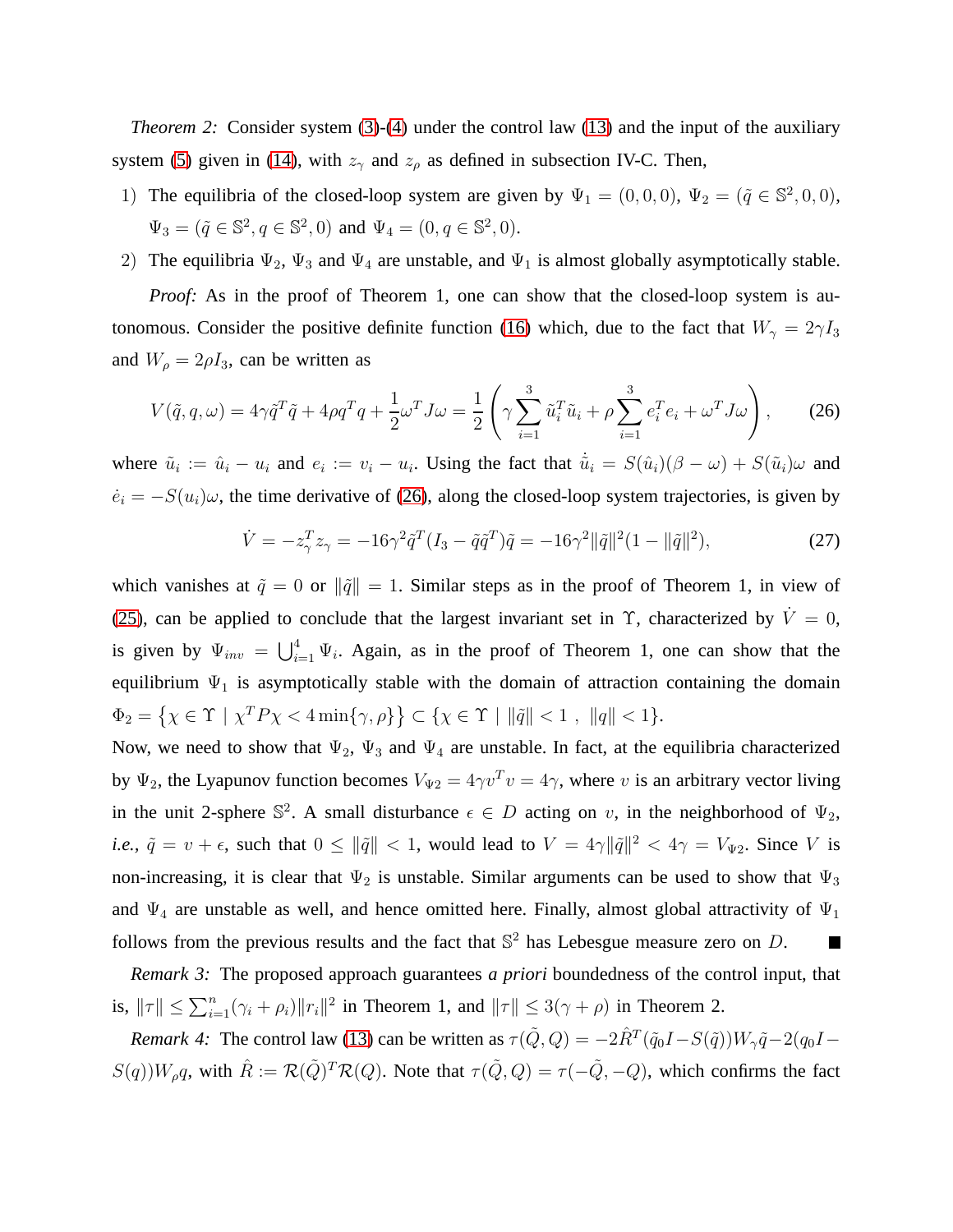that the proposed control strategy is not affected by the sign ambiguity of the unit-quaternion representation since our approach does not rely on any attitude reconstruction.

*Remark 5:* In practical applications involving small scale aerial vehicles, for instance, it is customary to equip the vehicle with an IMU composed of accelerometers, magnetometers and gyroscopes. The gyroscopes provide the angular velocity  $\omega$ , the magnetometers provide a vector measurement of the earth magnetic field in the body attached frame  $m_B$ , which is related to the earth's magnetic field  $m<sub>\mathcal{I}</sub>$  expressed in the inertial frame through  $\bar{m}_B = Q^{-1} \odot \bar{m}_\mathcal{I} \odot Q$ . The accelerometers provide a vector measurement of the apparent acceleration  $a_{\mathcal{B}}$  in the body attached frame, which is related to the acceleration  $a<sub>\mathcal{I}</sub>$  expressed in the inertial frame through  $\bar{a}_B = Q^{-1} \odot \bar{a}_I \odot Q$ . In the case of quasi-stationary flights (*i.e.*,  $||\dot{v}|| \ll g$ ), the acceleration expressed in the inertial frame is given by  $a_{\mathcal{I}} = [0, 0, -g]^T$ . The attitude stabilization controllers in Theorem 1 and Theorem 2, could be implemented using the vector measurements obtained from the IMU ( $a_B$ ,  $m_B$ ), taking  $r_1 = a_{\mathcal{I}}$ ,  $b_1 = a_B$ ,  $r_2 = m_{\mathcal{I}}$  and  $b_2 = m_B$ .

## V. SIMULATION RESULTS

In this section, we present some simulation results showing the effectiveness of the proposed approach. The inertia matrix has been taken as  $J = diag(0.5, 0.5, 1)$  and the inertial vectors as  $r_1 = [0, 0, 1]^T$  and  $r_2 = [1, 0, 1]^T$ . The control parameters have been taken as  $\gamma_1 = \gamma_2 = 10$ and  $\rho_1 = \rho_2 = 0.5$ . We performed two simulation tests, using the control law in Theorem 1, to show the performance of the proposed control scheme and confirm the avoidance of the unwinding phenomenon. In the fist simulation test, we considered the following initial conditions:  $\omega(0) = [0, 0, 0]^T$ ,  $Q(0) = [0.8, 0, 0, 0.6]^T$  and  $\hat{Q}(0) = [1, 0, 0, 0]^T$ . In the second simulation test, we considered the same initial conditions except for Q, where we started the scalar part of the unit quaternion from a negative value, *i.e.*,  $Q(0) = [-0.8, 0, 0, 0.6]^T$ . Figure 1 and Figure 3 show the evolution of the three components of the angular velocity with respect to time for Test 1 and Test 2, respectively. Figure 2 and Figure 4 show the evolution of the unit-quaternion with respect to time for Test 1 and Test 2, respectively. We can clearly see that the unwinding phenomenon is avoided since both equilibria ( $q_0 = 1, q = 0, \omega = 0$ ) and ( $q_0 = -1, q = 0, \omega = 0$ ) are asymptotically stable.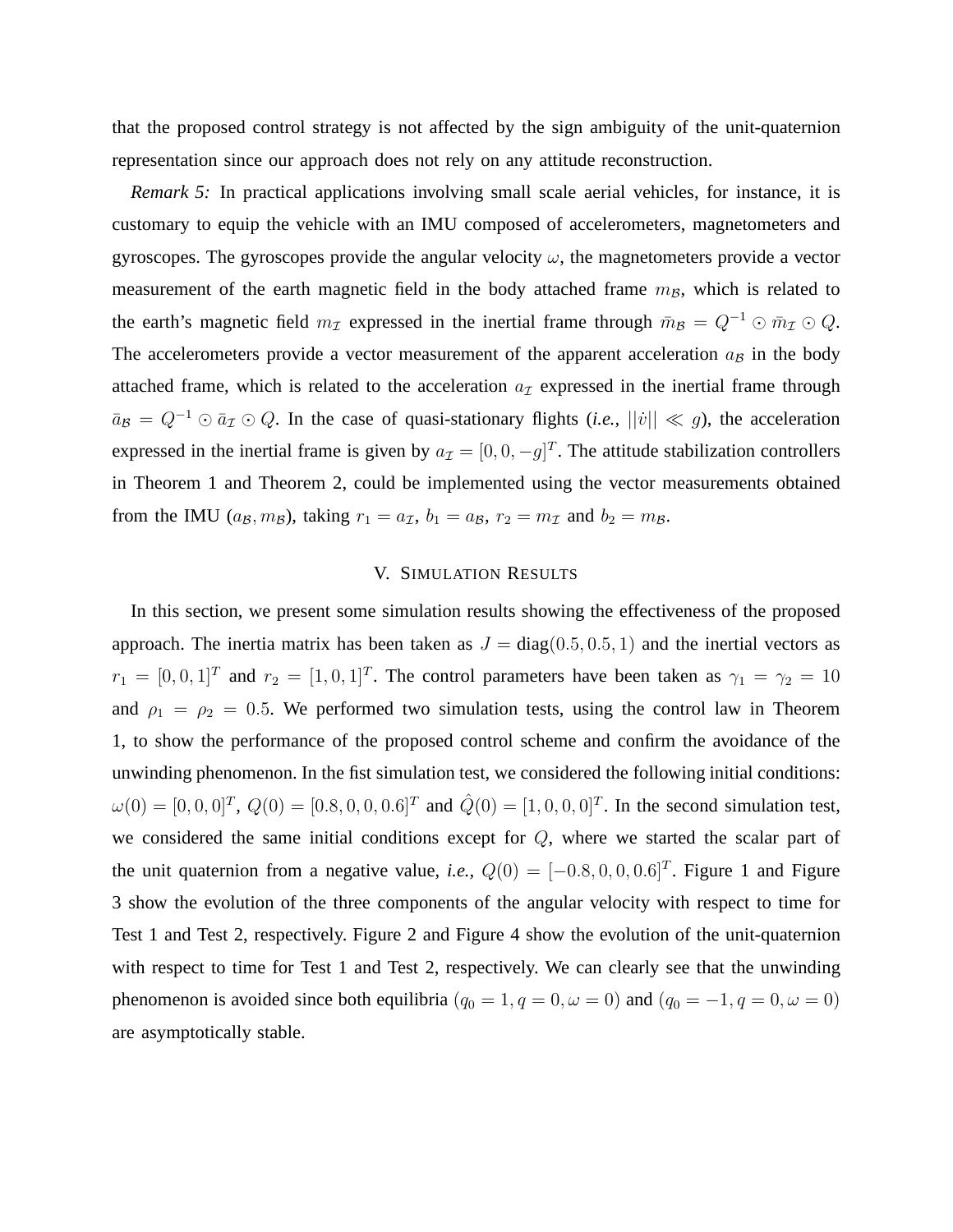

Fig. 1: Test 1: Angular velocity vs. time



Fig. 2: Test 1: Unit-quaternion vs. time



Fig. 3: Test 2: Angular velocity vs. time

Fig. 4: Test 2: Unit-quaternion vs. time

## VI. CONCLUDING DISCUSSION

It is important to point out that the present work was motivated by the fact that the existing attitude control schemes (without angular velocity measurement) use explicitly the orientation of the rigid body which is not directly measurable by any means. Therefore, an additional algorithm is required for attitude reconstruction (or estimation) using the available measurements (*e.g.,* IMU measurements). Reconstructing the attitude from inertial vector measurements via static optimization algorithms is often hampered by two problems: 1) Sensitivity to noise; 2) Nonrobustness due to a memoryless (random) selection among the two possible quaternion solutions Q and  $-Q$  (which represent exactly the same orientation) as pointed out in [\[15\]](#page-15-13). On the other hand, dynamic attitude estimation algorithms of Kalman-type or complementary-filtering-type require the use of the angular velocity measurement. Hence, the integration of such algorithms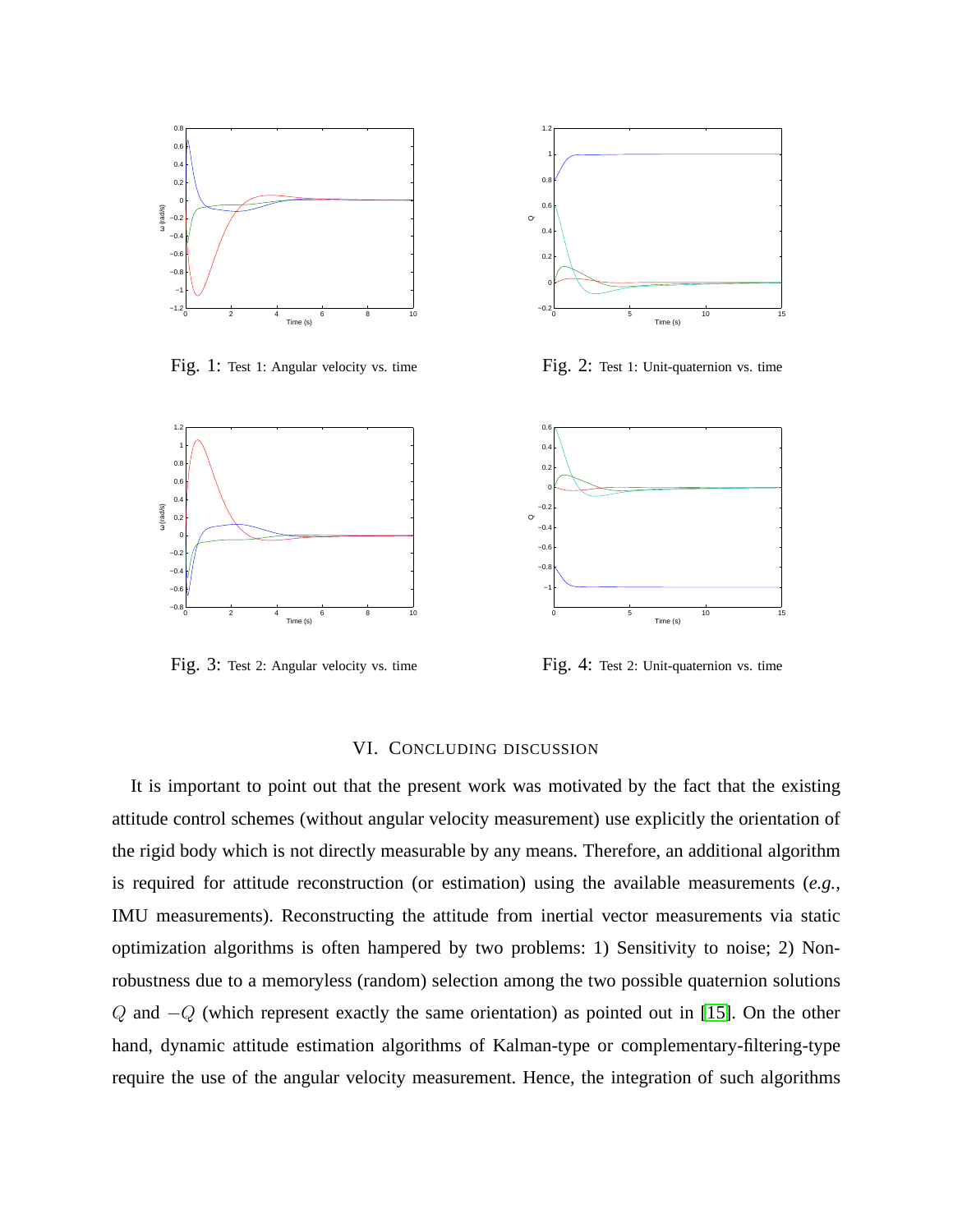with a velocity-free attitude controller is questionable since the angular velocity is assumed to be unavailable. Besides this fundamental circular-reasoning-like problem, the stability of the overall system (observer-controller) is not generally guaranteed as the separation principle does not generally hold for nonlinear systems.

Motivated by this facts, we proposed a velocity-free attitude stabilization scheme that does not require the orientation reconstruction. To the best of our knowledge, this work is the first incorporating directly vector measurements in the design of velocity-free attitude controllers without attitude reconstruction.

The second point that is worth mentioning, is the fact that our control scheme guarantees almost global asymptotic stability of the equilibrium points characterized by  $(q_0 = \pm 1, q = 0, \omega = 0)$ which clearly avoids the well-known unwinding phenomenon (as shown in the simulation results). Usually unwinding is generated when the equilibria at  $q_0 = 1$  and  $q_0 = -1$  are not both stable, which causes some trajectories, initialized around the unstable equilibrium, to undergo an unnecessary motion before joining the stable equilibrium, while both equilibria represent the same physical orientation.

#### **REFERENCES**

- <span id="page-14-8"></span><span id="page-14-0"></span>[1] S. P. Bhat and D. S. Bernstein "A topological obstruction to continuous global stabilization of rotational motion and the unwinding phenomenon," *Systems & Control Letters*, Vol. 39, pp. 63-70, 2000.
- <span id="page-14-4"></span>[2] N.A. Chaturvedi, A.K. Sanyal and N.H. McClamroch, "Rigid-Body Attitude Control," *IEEE Control Systems Magazine*, Vol. 31, No. 3, 2011, pp. 30-51.
- <span id="page-14-2"></span>[3] D. Choukroun, H. Weiss, I.Y. Bar-Itzhack and Y. Oshman, "Direction Cosine Matrix Estimation from Vector Observations using a Matrix Kalman Filter," *IEEE Transactions on Aerospace and Electronic Systems*, Vol. 46, No. 1, 2010, pp. 61-79.
- <span id="page-14-5"></span>[4] B.T. Costic, D.M. Dawson, M.S. de Queiroz, and V. Kapila, "A quaternion-based adaptive attitude tracking controller without velocity Measurements," AIAA Journal of Guidance, Control and Dynamics, Vol. 24, N. 6, 2001.
- <span id="page-14-3"></span>[5] J. L. Crassidis, F. L. Markley and Y. Cheng "Survey of Nonlinear Attitude Estimation Methods," *Journal of Guidance, Control and Dynamics*, Vol. 30, No. 1, , pp. 12-28, 2007.
- <span id="page-14-6"></span>[6] O. Egeland and J.M. Godhavn, "Passivity-based adaptive attitude control of a rigid spacecraft," *IEEE Transactions on Automatic Control*, Vol. 39, pp. 842-846, 1994.
- <span id="page-14-7"></span>[7] M. Hua, "Attitude estimation for accelerated vehicles using GPS/INS measurements," *Control Engineering Practice*, vol. 18, no. 7, pp. 723732, 2010.
- <span id="page-14-10"></span>[8] P.C. Hughes, *Spacecraft attitude dynamics*. New York: Wiley, 1986.
- <span id="page-14-9"></span>[9] H.K. Khalil *Nonlinear systems* . Prentice Hall, 3rd Edition, 2002.
- <span id="page-14-1"></span>[10] D. E. Koditschek, "Application of a New Lyapunov Function to Global Adaptive Attitude Tracking," In proc. of the 27th IEEE CDC, 1988, pp. 63-68.
- [11] F. Lizarralde and J. T. Wen, "Attitude control without angular velocity measurement: A passivity approach," *IEEE Transactions on Automatic Control*, Vol. 41, No. 3, pp. 468-472, 1996.